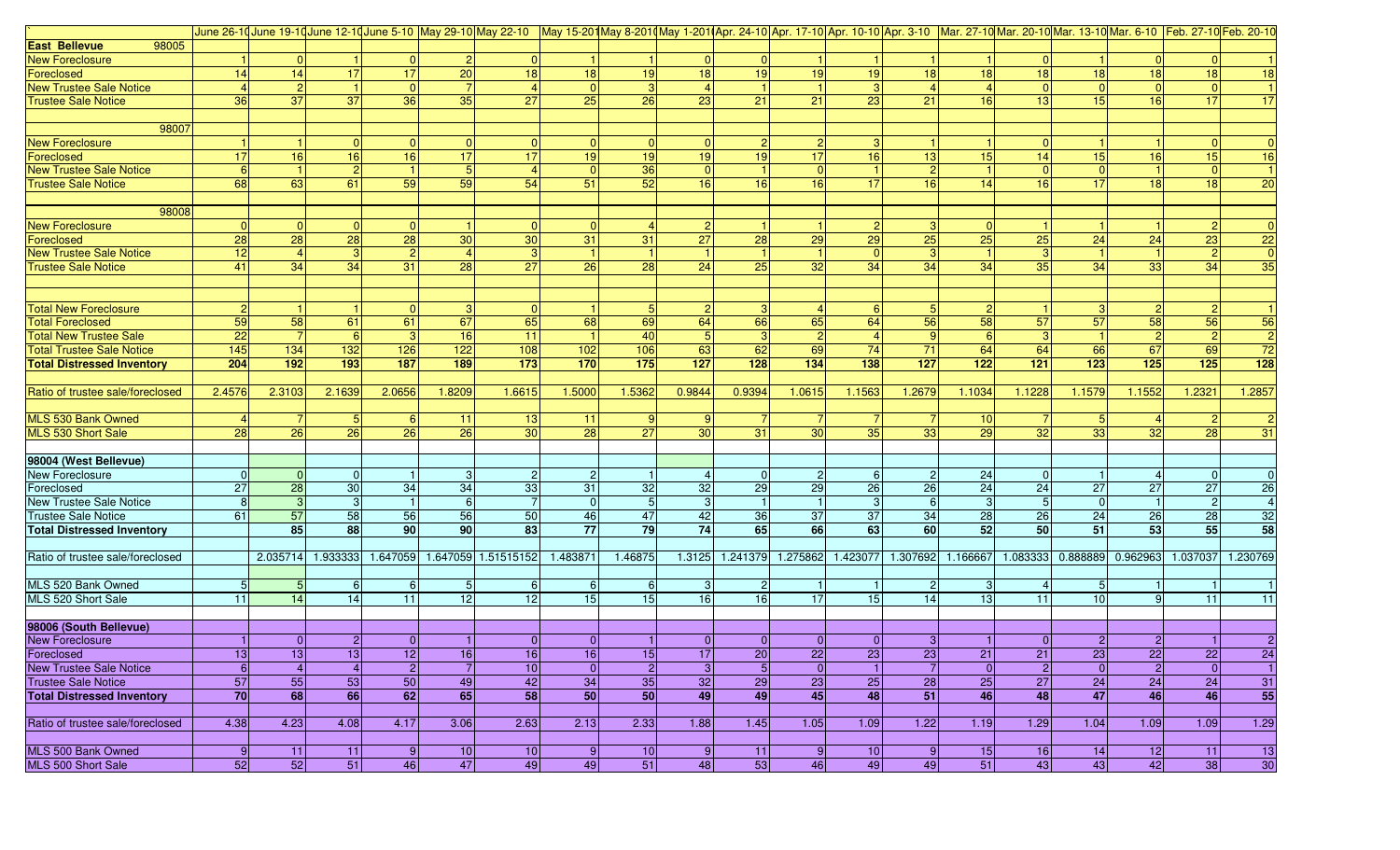| Feb. 13-10 Feb. 6-10   Jan. 30-10 Jan. 23-10 Jan. 23-10 Jan. 16-10 Jan. 2-10   Jan. 2-10   Jan. 2-10   Jan. 2-10   Dec. 26-09 Dec. 19-09 Dec. 12-09 Dec. 12-09 Dec. 5-09   Nov. 28-09 Nov. 21 09 Nov. 21 09 Nov. 14 09 Oct. 31 |                 |                |                                     |                 |                       |                       |                |                                                                                  |                       |                 |                |           |                       |                |                          |                |                 |        |                 |        |        |        |
|--------------------------------------------------------------------------------------------------------------------------------------------------------------------------------------------------------------------------------|-----------------|----------------|-------------------------------------|-----------------|-----------------------|-----------------------|----------------|----------------------------------------------------------------------------------|-----------------------|-----------------|----------------|-----------|-----------------------|----------------|--------------------------|----------------|-----------------|--------|-----------------|--------|--------|--------|
|                                                                                                                                                                                                                                |                 |                |                                     |                 |                       |                       |                |                                                                                  |                       |                 |                |           |                       |                |                          |                |                 |        |                 |        |        |        |
|                                                                                                                                                                                                                                | 0               |                |                                     |                 | $\overline{0}$        |                       |                |                                                                                  |                       | 0               |                |           |                       | 2 <sup>1</sup> | 0                        |                |                 |        |                 |        |        |        |
|                                                                                                                                                                                                                                | 17              | 16             | 16                                  | 16 <sup>1</sup> | 14                    | 15                    | 14             | 12                                                                               | 14                    | 15              | 15             | 16        | 14                    | 13             | 12                       |                |                 |        | 10              | 10     | 11     |        |
|                                                                                                                                                                                                                                | 0               | $\overline{2}$ | 5 <sub>l</sub>                      |                 |                       |                       |                |                                                                                  |                       | 2 <sup>1</sup>  | $\vert$ 2      |           |                       |                | 0                        | $\overline{2}$ |                 |        |                 |        |        |        |
| 18                                                                                                                                                                                                                             | 18              | 18             | 17                                  | 12              | 12                    | 11                    | 12             | 13                                                                               | 12                    | 11              | 11             | 12        | 12                    | 15             | 17 <sup>1</sup>          | 16             | 15              | 18     | 18              | 23     | 23     | 25     |
|                                                                                                                                                                                                                                |                 |                |                                     |                 |                       |                       |                |                                                                                  |                       |                 |                |           |                       |                |                          |                |                 |        |                 |        |        |        |
|                                                                                                                                                                                                                                |                 |                |                                     |                 |                       |                       |                |                                                                                  |                       |                 |                |           |                       |                |                          |                |                 |        |                 |        |        |        |
|                                                                                                                                                                                                                                | 0               | $\Omega$       |                                     |                 | $\overline{0}$        |                       | -01            |                                                                                  |                       |                 | $\overline{0}$ |           |                       |                |                          |                |                 |        | $\overline{0}$  |        |        |        |
| 16                                                                                                                                                                                                                             | 15              | 16             | 16                                  | 15              | 13                    | 13                    | 12             | 12                                                                               | 13                    | 14              | 11             | 11        | 10                    | 10             |                          |                |                 |        |                 |        |        |        |
|                                                                                                                                                                                                                                | 3               | $\overline{2}$ | $\overline{0}$                      |                 |                       | $\vert$ 2             | $\overline{0}$ |                                                                                  |                       |                 |                |           |                       | 2              | $\overline{0}$           | $\overline{0}$ |                 |        | $\overline{0}$  |        |        |        |
| 21                                                                                                                                                                                                                             | 22              | 16             | 15                                  | 17 <sup>1</sup> | 18                    | 17                    | 15             | 17                                                                               | 16                    | 15 <sup>1</sup> | 15             | 14        | 14                    | 12             | 11 <sup>1</sup>          | 10             | 10 <sup>1</sup> | 11     | 10 <sup>1</sup> | 14     | 15     | 14     |
|                                                                                                                                                                                                                                |                 |                |                                     |                 |                       |                       |                |                                                                                  |                       |                 |                |           |                       |                |                          |                |                 |        |                 |        |        |        |
|                                                                                                                                                                                                                                |                 |                |                                     |                 |                       |                       |                |                                                                                  |                       |                 |                |           |                       |                |                          |                |                 |        |                 |        |        |        |
|                                                                                                                                                                                                                                | 0               | 2              | -01                                 |                 | $\overline{0}$        | $\overline{0}$        | $\overline{0}$ |                                                                                  |                       |                 | $\overline{0}$ |           |                       |                | $\overline{0}$           |                |                 |        | 0               | -31    |        |        |
| 22                                                                                                                                                                                                                             | 21              | 22             | 21                                  | 22              | $\overline{22}$       | 22                    | 23             | 23                                                                               | 24                    | 24              | 23             | 23        | 19                    | 16             | 15                       | 13             | 13              | 11     | 11              | 10     |        |        |
|                                                                                                                                                                                                                                | $\vert$ 2       |                | $\mathbf{3}$                        |                 | 3                     | 0                     |                |                                                                                  |                       |                 | $\overline{0}$ |           |                       | 2              | $\overline{0}$           | $\overline{0}$ |                 |        | 0               |        |        |        |
| 39                                                                                                                                                                                                                             | 39              | 35             | 28                                  | 29              | 29                    | 25                    | 26             | 29                                                                               | 29                    | 27              | 24             | 24        | 23                    | 22             | 21                       | 20             | 21              | 21     | 22              | 26     | 26     | 26     |
|                                                                                                                                                                                                                                |                 |                |                                     |                 |                       |                       |                |                                                                                  |                       |                 |                |           |                       |                |                          |                |                 |        |                 |        |        |        |
|                                                                                                                                                                                                                                |                 |                |                                     |                 |                       |                       |                |                                                                                  |                       |                 |                |           |                       |                |                          |                |                 |        |                 |        |        |        |
|                                                                                                                                                                                                                                | 0               | 3              |                                     |                 | $\overline{0}$        |                       |                |                                                                                  |                       |                 |                |           |                       |                |                          |                |                 |        | $\overline{2}$  | 3      |        |        |
| 55                                                                                                                                                                                                                             | 53              | 54             | 53                                  | 53              | 49                    | 50                    | 49             | 47                                                                               | 51                    | 53              | 49             | 50        | 43                    | 39             | 36                       | 27             | 27              | 26     | 26              | 25     | 24     | 21     |
|                                                                                                                                                                                                                                | 5 <sup>1</sup>  | 8              | 8                                   |                 | 5 <sub>l</sub>        | $\mathbf{3}$          |                |                                                                                  |                       | <b>7</b>        | $\mathbf{3}$   |           |                       | 5 <sup>1</sup> | 0                        | $\mathbf{2}$   | <b>6</b>        |        | -11             |        |        |        |
| 78                                                                                                                                                                                                                             | 79              | 69             | 60                                  | 58              | 59                    | 53                    | 53             | 59                                                                               | 57                    | 53              | 50             | 50        | 49                    | 49             | 49                       | 46             | 46              | 50     | 50              | 63     | 64     | 65     |
| 133                                                                                                                                                                                                                            | $\boxed{132}$   | $\boxed{123}$  | $\boxed{113}$                       | $111$           | 108                   | 103                   | 102            | 106                                                                              | 108                   | 106             | 99             | 100       | 92                    | 88             | 85                       | 73             | 73              | 76     | 76              | 88     | 88     | 86     |
|                                                                                                                                                                                                                                |                 |                |                                     |                 |                       |                       |                |                                                                                  |                       |                 |                |           |                       |                |                          |                |                 |        |                 |        |        |        |
| 1.4182                                                                                                                                                                                                                         | 1.4906          | 1.2778         | 1.1321                              | 1.0943          | 1.2041                | 1.0600                | 1.0816         | 1.2553                                                                           | 1.1176                | 1.0000          | 1.0204         | 1.0000    | 1.1395                | 1.2564         | 1.3611                   | 1.7037         | 1.7037          | 1.9231 | 1.9231          | 2.5200 | 2.6667 | 3.0952 |
|                                                                                                                                                                                                                                |                 |                |                                     |                 |                       |                       |                |                                                                                  |                       |                 |                |           |                       |                |                          |                |                 |        |                 |        |        |        |
|                                                                                                                                                                                                                                | -61             |                | 9                                   | 11              | 13                    | 13                    | 12             | $-11$<br>30                                                                      | 12                    | 11 <br>26       | 12             | 11        | 11                    | 9              | <sup>6</sup>             | $\mathbf{2}$   |                 |        | $\overline{2}$  |        |        |        |
| 29                                                                                                                                                                                                                             | 27              | 28             | 28                                  | 28              | <b>25</b>             | 25                    | 31             |                                                                                  | $\overline{26}$       |                 | 27             | 28        | 26                    | 23             | 23                       | 19             | 19              | 21     | 22              | 29     | 32     | 34     |
|                                                                                                                                                                                                                                |                 |                |                                     |                 |                       |                       |                |                                                                                  |                       |                 |                |           |                       |                |                          |                |                 |        |                 |        |        |        |
|                                                                                                                                                                                                                                |                 |                | $\overline{2}$                      |                 |                       | $\overline{0}$        | $\overline{0}$ | $\overline{0}$                                                                   |                       | $\overline{0}$  |                | -21       |                       | $\overline{2}$ | 5 <sup>1</sup>           |                |                 |        |                 |        |        |        |
| 26                                                                                                                                                                                                                             | 26              | 26             | 26                                  | 26              | 27                    | 26                    | 28             | 30                                                                               | 35                    | 36              | 36             | 38        | 38                    | 32             | 31                       |                |                 |        |                 |        |        |        |
|                                                                                                                                                                                                                                | $\mathbf{3}$    | $\vert$ 2      | $\vert$ 2                           | $\overline{2}$  | $\vert$ <sup>2</sup>  |                       |                |                                                                                  |                       | 3               | $\overline{c}$ |           |                       |                | $\overline{0}$           |                |                 |        |                 |        |        |        |
| 27                                                                                                                                                                                                                             | 27              | 25             | 29                                  | 33              | 32                    | 30 <sup>1</sup>       | 31             | 31                                                                               | 34                    | 33              | 33             | 29        | 29                    | 31             | 33                       |                |                 |        |                 |        |        |        |
| 53                                                                                                                                                                                                                             | 53              | 51             | 55                                  | 59              | 59                    | 56                    | 59             | 61                                                                               | 69                    | 69              | 69             | 67        | 67                    | 63             | 64                       |                |                 |        |                 |        |        |        |
|                                                                                                                                                                                                                                |                 |                |                                     |                 |                       |                       |                |                                                                                  |                       |                 |                |           |                       |                |                          |                |                 |        |                 |        |        |        |
|                                                                                                                                                                                                                                |                 |                | 1.038462 1.038462 0.961538 1.115385 | 1.269231        |                       |                       |                | 1.185185 1.153846 1.107143 1.033333 0.971429 0.916667 0.916667 0.763158 0.763158 |                       |                 |                |           |                       |                | 0.96875 1.064516         |                |                 |        |                 |        |        |        |
|                                                                                                                                                                                                                                |                 |                |                                     |                 |                       |                       |                |                                                                                  |                       |                 |                |           |                       |                |                          |                |                 |        |                 |        |        |        |
|                                                                                                                                                                                                                                |                 |                | $\mathbf{2}$                        | $\overline{c}$  |                       |                       | $\vert$ 2      |                                                                                  | $\mathbf{3}$          |                 | $\overline{4}$ |           | 5                     | $\frac{4}{ }$  |                          |                |                 |        |                 |        |        |        |
| 12                                                                                                                                                                                                                             | 15              | 15             | 21                                  | 25              | 30                    | 30                    | 31             | 33                                                                               | 34                    | 38              | 39             | 40        | 40                    | 34             | 30                       |                |                 |        |                 |        |        |        |
|                                                                                                                                                                                                                                |                 |                |                                     |                 |                       |                       |                |                                                                                  |                       |                 |                |           |                       |                |                          |                |                 |        |                 |        |        |        |
|                                                                                                                                                                                                                                |                 |                |                                     |                 |                       |                       |                |                                                                                  |                       |                 |                |           |                       |                |                          |                |                 |        |                 |        |        |        |
| $\overline{0}$                                                                                                                                                                                                                 | 2 <sup>1</sup>  | $\overline{0}$ |                                     | $\Omega$        | 0                     | 2 <sup>1</sup>        |                | -OI                                                                              | 0                     | 0               |                |           |                       |                | 2 <sub>1</sub>           |                |                 |        |                 |        |        |        |
| 23                                                                                                                                                                                                                             |                 |                |                                     |                 |                       |                       | 23             | 22                                                                               | 22                    | 23              | 24             | 23        | 23                    | 18             | 18                       |                |                 |        |                 |        |        |        |
|                                                                                                                                                                                                                                |                 |                |                                     | 22              |                       |                       |                |                                                                                  |                       |                 |                |           |                       |                |                          |                |                 |        |                 |        |        |        |
|                                                                                                                                                                                                                                | 23<br>$\vert$ 1 | 21             | 22 <br>$\overline{4}$               | $\overline{1}$  | 22                    | 22                    | 0              |                                                                                  | 0                     | $6 \mid$        | $\vert$ 1      | $\vert$ 2 | -1                    | 0              | 0                        |                |                 |        |                 |        |        |        |
|                                                                                                                                                                                                                                |                 | 5              |                                     |                 | $\overline{3}$        | $\vert$ 2             |                |                                                                                  |                       |                 |                |           |                       |                | 24                       |                |                 |        |                 |        |        |        |
| 34<br>57                                                                                                                                                                                                                       | 36<br>59        | 34<br>55       | 30 <sup>°</sup><br>52               | 28<br>50        | 28<br>50              | 25<br>47              | 25<br>48       | 27<br>49                                                                         | 30 <sub>o</sub><br>52 | 29<br>52        | 24<br>48       | 23<br>46  | 21<br>44              | 22<br>40       | 42                       |                |                 |        |                 |        |        |        |
|                                                                                                                                                                                                                                |                 |                |                                     |                 |                       |                       |                |                                                                                  |                       |                 |                |           |                       |                |                          |                |                 |        |                 |        |        |        |
| 1.48                                                                                                                                                                                                                           | 1.57            | 1.62           | 1.36                                | 1.27            | 1.27                  | 1.14                  | 1.09           | 1.23                                                                             | 1.36                  | 1.26            | 1.00           | 1.00      |                       |                | $0.91$ 1.222222 1.333333 |                |                 |        |                 |        |        |        |
|                                                                                                                                                                                                                                |                 |                |                                     |                 |                       |                       |                |                                                                                  |                       |                 |                |           |                       |                |                          |                |                 |        |                 |        |        |        |
| 15<br>32                                                                                                                                                                                                                       | 13 <br>38       | 14<br>37       | 15<br>37                            | 15<br>45        | 10 <sup>1</sup><br>38 | 10 <sup>1</sup><br>38 | 13 <br>42      | 14<br>42                                                                         | 13                    | 12<br>39        | 11 <br>43      | 9<br>44   | 10 <sup>1</sup><br>45 | 11 <br>46      | 12<br>47                 |                |                 |        |                 |        |        |        |